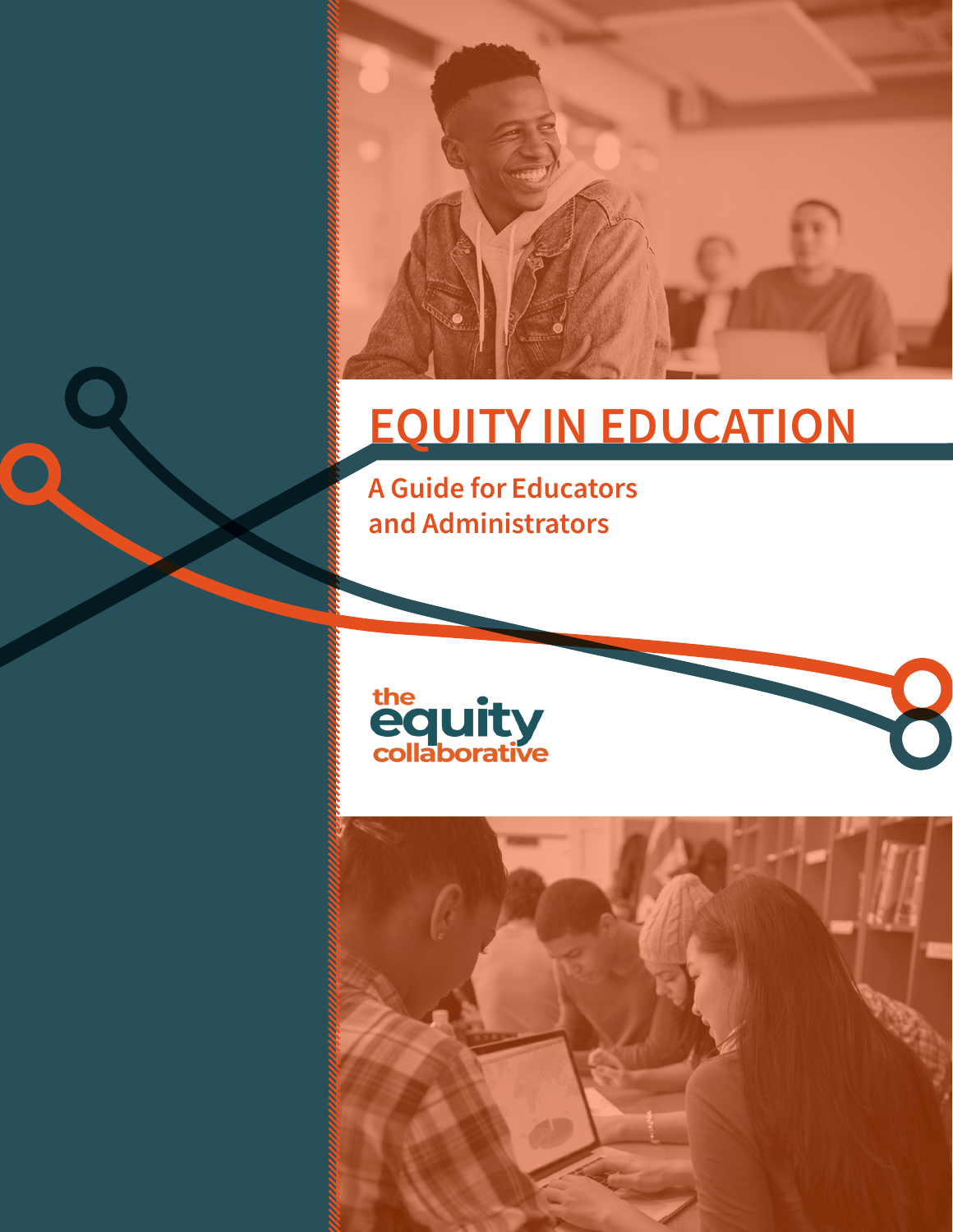Equity in Education: A Guide for Educators and Administrators

### Table of Contents

| Practicing Cultural Responsiveness  10 |
|----------------------------------------|
|                                        |
| Professional Development               |

Scan or click the QR Code to view this guide as a web page.



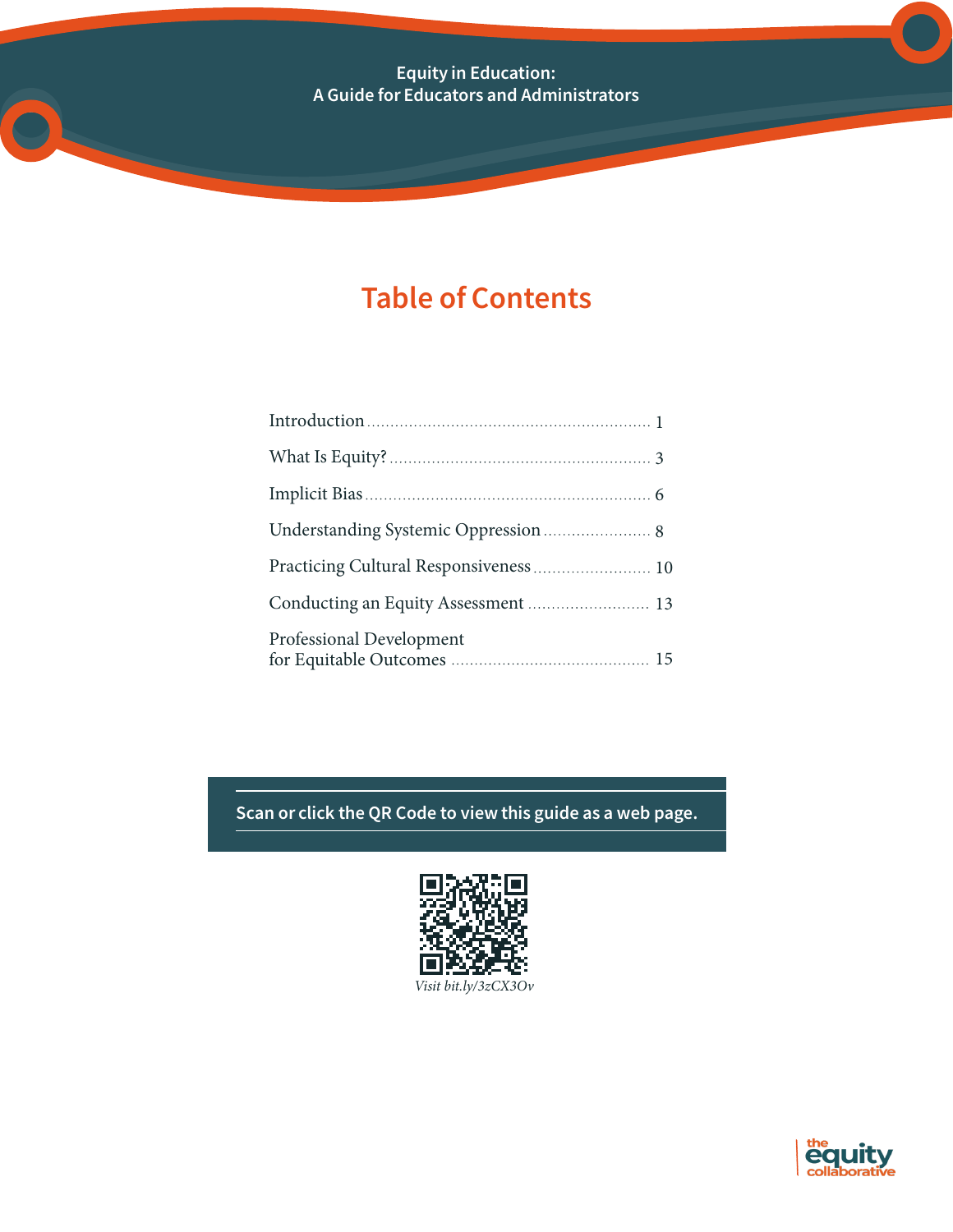Equity in Education: A Guide for Educators and Administrators

## Introduction

One of the most common questions that educators ask with regard to equity is this: What does equity mean?

Equity has been defined both in really broad terms (e.g., "giving every student what they need to succeed") and using narrower conceptions (e.g., "ensuring that students have access to rigorous content and academic opportunities").

As with every definition, there are nuances — particularly with something as dynamic and far-reaching as the concept of equitable school environments. The answers lie at both ends of the spectrum AND somewhere in the middle.

We define equity as the elimination of the predictability of success or failure by any social or cultural factor AND the dismantling of inequitable practices and policies.

*We define equity as the elimination of the predictability of success or failure by any social or cultural factor AND the dismantling of inequitable practices and policies.*

Working toward equity in education starts with the belief that all children are entitled to an education rooted in justice, free of racist and gender-exclusive practices and policies, as well as inaccurate historical depictions. Furthermore, educators and school and district leaders should strive for high levels of consciousness around racial

literacy, gender equality, ableist practices, and actions that disenfranchise students who have minimal economic and social resources. Achieving high levels of consciousness around equitable practices is not easy, but in order to fulfill the promise of a free and public education, we must meet this challenge. Working toward equity also involves identifying goals, engaging in constant practice, implementing changes, and measuring outcomes.

The concept of public education is a radical idea. Every state in the union individually — and the federal government collectively — has committed to providing a free, public education to every child. This commitment comes with the responsibility to ensure that every child has access to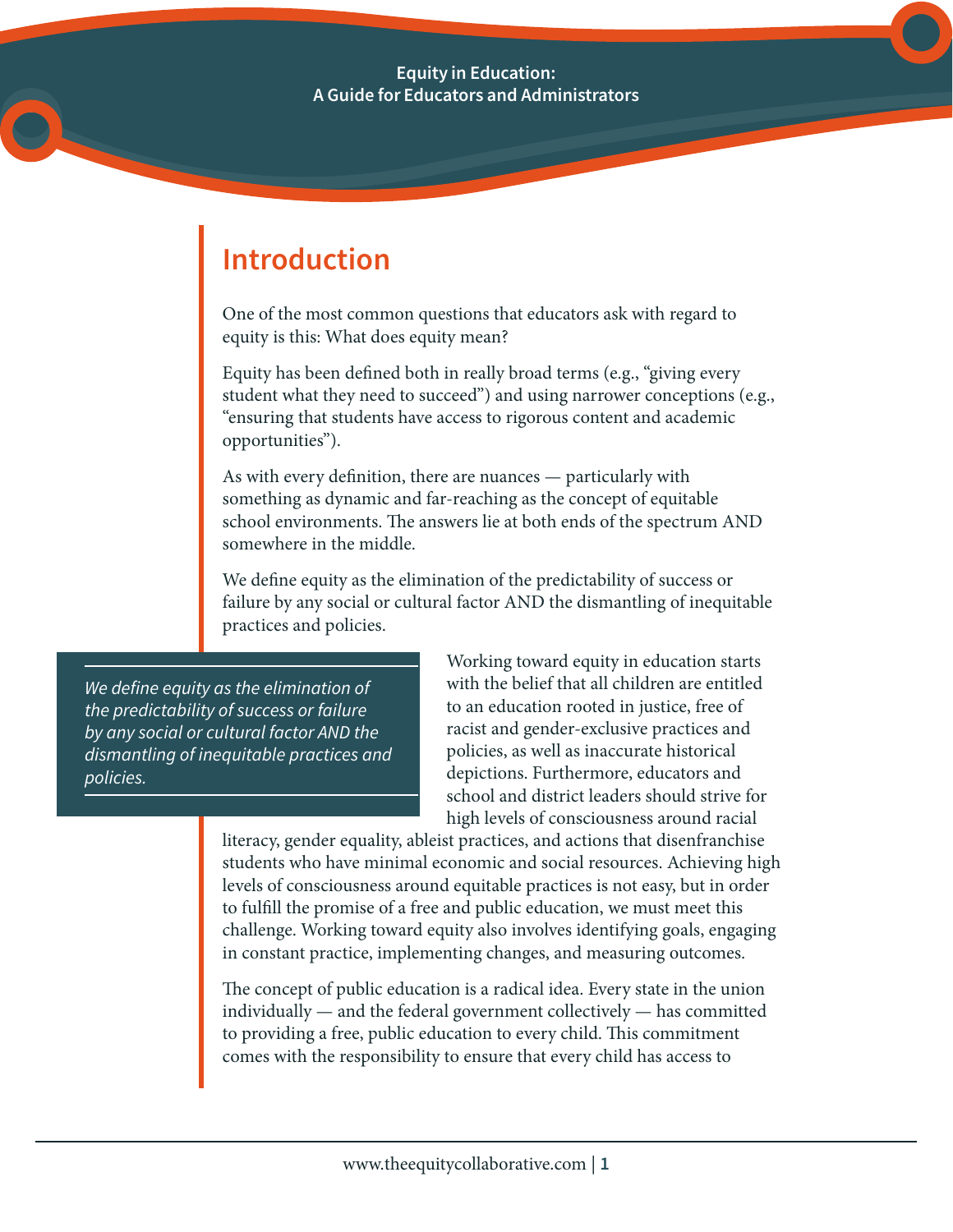a physically and psychologically safe learning environment, excellent instruction from well-prepared teachers, as well as rigorous content and resources that support their learning.

The data have proved over and over that optimal learning environments are not currently accessible to every child. Thus, we must look at working toward equity as both an opportunity and a challenge.

The opportunity of working towards equity lies in America's promise to fulfill the educational and psychological needs of every child at every public school institution. When adults create classroom spaces that are inclusive, where students feel a true sense of belonging and have access to instruction and content that are culturally responsive, those students can imagine a world that values their identities, regardless of race, gender identity, ability status, and socioeconomic status.

The challenge of ensuring equity lies in the fact that on the whole, schools do not meet the needs of all children. Qualitative and quantitative data support the claim that students from historically marginalized populations (Black, Latinx, and Indigenous students, as well as students with special

*The opportunity of working towards equity lies in America's promise to fulfill the educational and psychological needs of every child at every public school institution.*

needs and students with minimal or no economic resources) many times attend schools that have not adequately met their educational needs. Thus, meeting the challenge of ensuring equity for these students and others requires active, ongoing self-reflection, as well as a commitment to dismantling inequitable practices and policies, providing access to rigorous

content, delivering culturally responsive instruction, and ensuring opportunities for all children. All of these things need to be accomplished at the level of the instructor, school leader, and district leader.

Learning environments that are built around equitable principles have the potential to positively impact students inside and outside of classrooms. Educators, administrators, and board members that are committed to equity have the ability to build equitable schools. Schools with a clear commitment to ensuring equity can be the catalyst to change the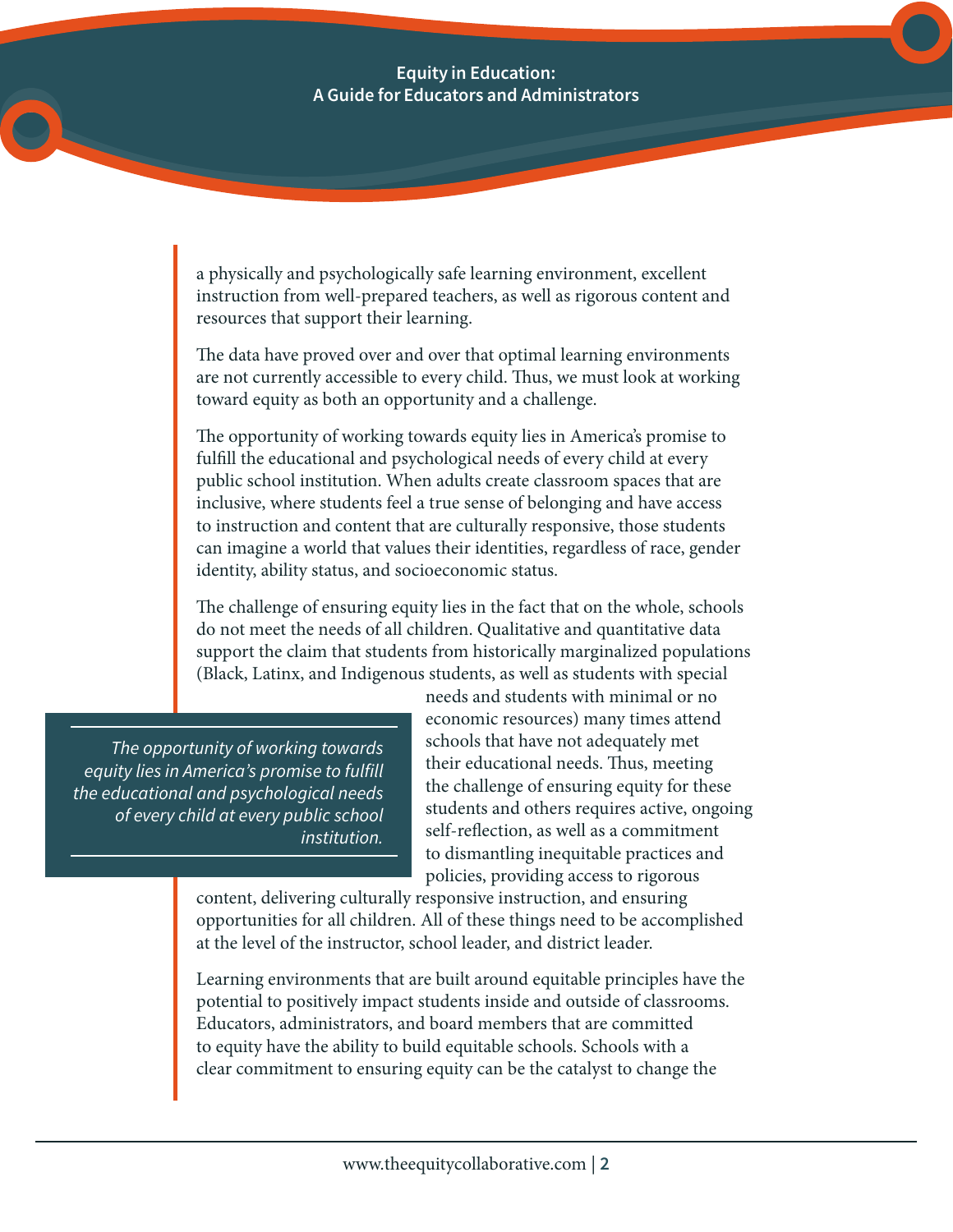educational system as a whole, so that student outcomes can no longer be predicted based on race, gender, socioeconomics, ability, or any other sociocultural factor.

### What Is Equity

The root of the word equity is derived from a single Latin word, *aequus*, meaning "level" or "just." We conceptualize equity as having two parts. Working towards equity means:

1. Eliminating the predictability of success and failure as determined by race, gender, socioeconomics, or any other sociocultural factor.

2. Interrupting and dismantling oppressive practices, structures, and policies that are barriers to access and success.

Many people say they want to advocate for equity, but interrupting inequitable practices and the systems that perpetuate them is hard work.

Throughout this section, definitions of the different types of equity will be offered. These definitions are not meant to be comprehensive. Rather, they are meant to illustrate the intersectional nature in which equity or inequity exists.

### *Equality and Equity — What is the difference?*

Equality denotes a degree of equivalency. It means that people receive the same resources, the same support, the same opportunities. Even though the American social order tends to place a lot of value on equality, as a society we do not live up to the ideals of equality.

No, everyone does not have the same chances and opportunities. No, everyone does not receive the same education. No, everyone is not born into families that have significant resources to support the success of future generations. If we intersect these inequalities with the reality of racism, sexism, gender inequality, and social and economic repression, we have the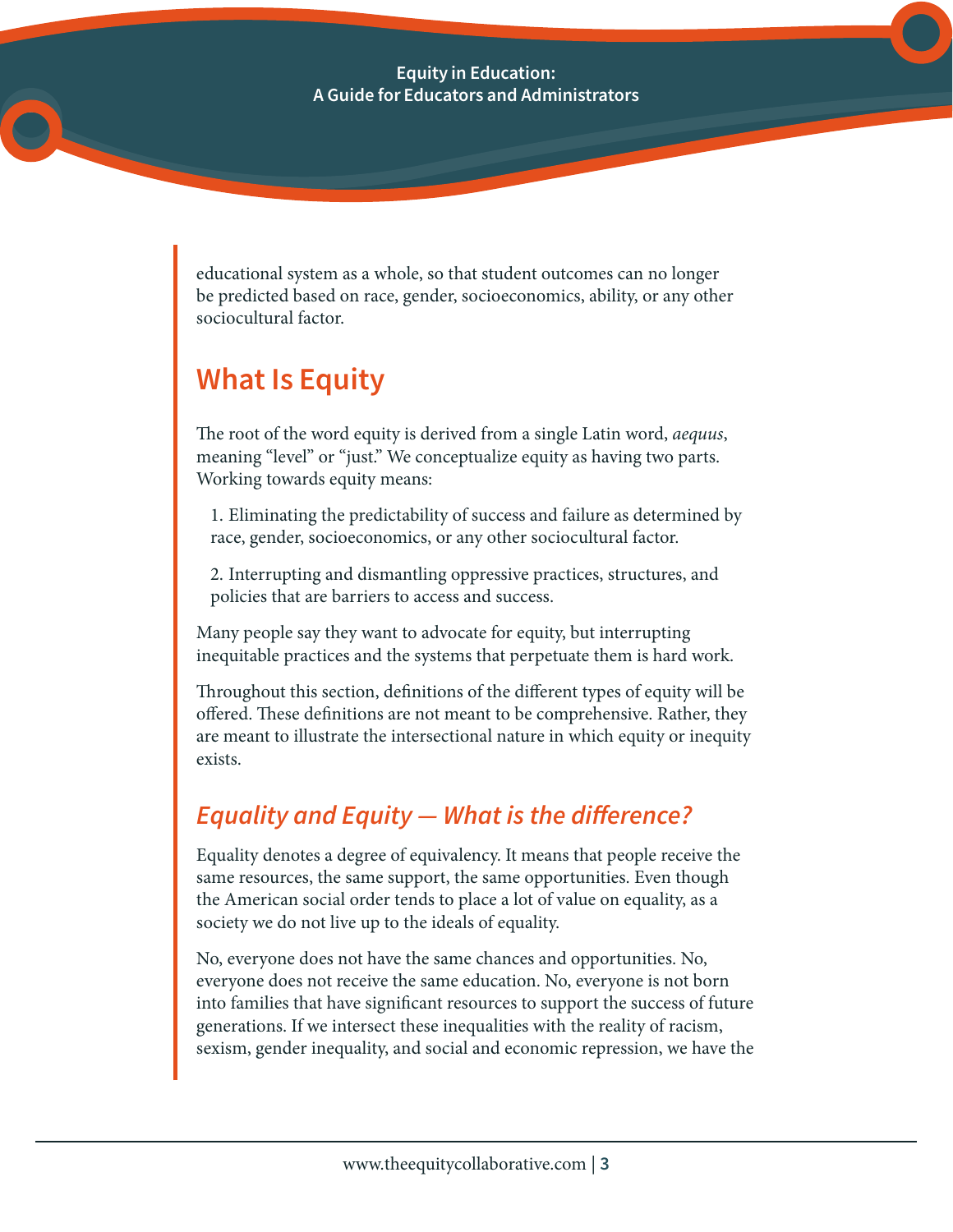recipe for a system that does not work for all people. These inequalities are further highlighted when we examine the institution of schooling.

When we work towards equity, we recognize that people do not start on equal footing. The fact that we are all human beings with our own identities, abilities, ideas, and skills means that we are inherently unequal. Thus, the process of overlaying this notion of equality on individuals

*Many people say they want to advocate for equity, but interrupting inequitable practices and the sytsems that perpetuate them is hard work.*

and institutions is doomed from the start. Working towards equity means erasing the barriers that stand in the way between people and opportunity. Working towards equity means that outcomes can no longer be predicted by one's race, gender, or other sociocultural factor.

If we truly want equitable outcomes, we cannot wait for them to come about by treating all students equally. We must accommodate different students' learning needs, cultural backgrounds, circumstances, and aspirations. Different students need different supports and resources than others. Different students need different opportunities. Furthermore, much school content is written without the narratives of marginalized populations in mind. While culturally relevant content is not the sole determinant of success in schools when it comes to the education of students from marginalized populations, it remains an important factor.

In order to better understand equity in general — as well as racial equity, gender equity, and economic and social equity specifically — we have provided some basic definitions of terms that we use throughout our work. These definitions are by no means comprehensive or static. They are always open for analysis and change.

### *Racial Equity*

In order for us to work toward racial justice and racial equity, we must first acknowledge that inequitable systems and racist practices have existed in the United States since the country's inception. The concept of race is a social construct that was meant to sort and select and determine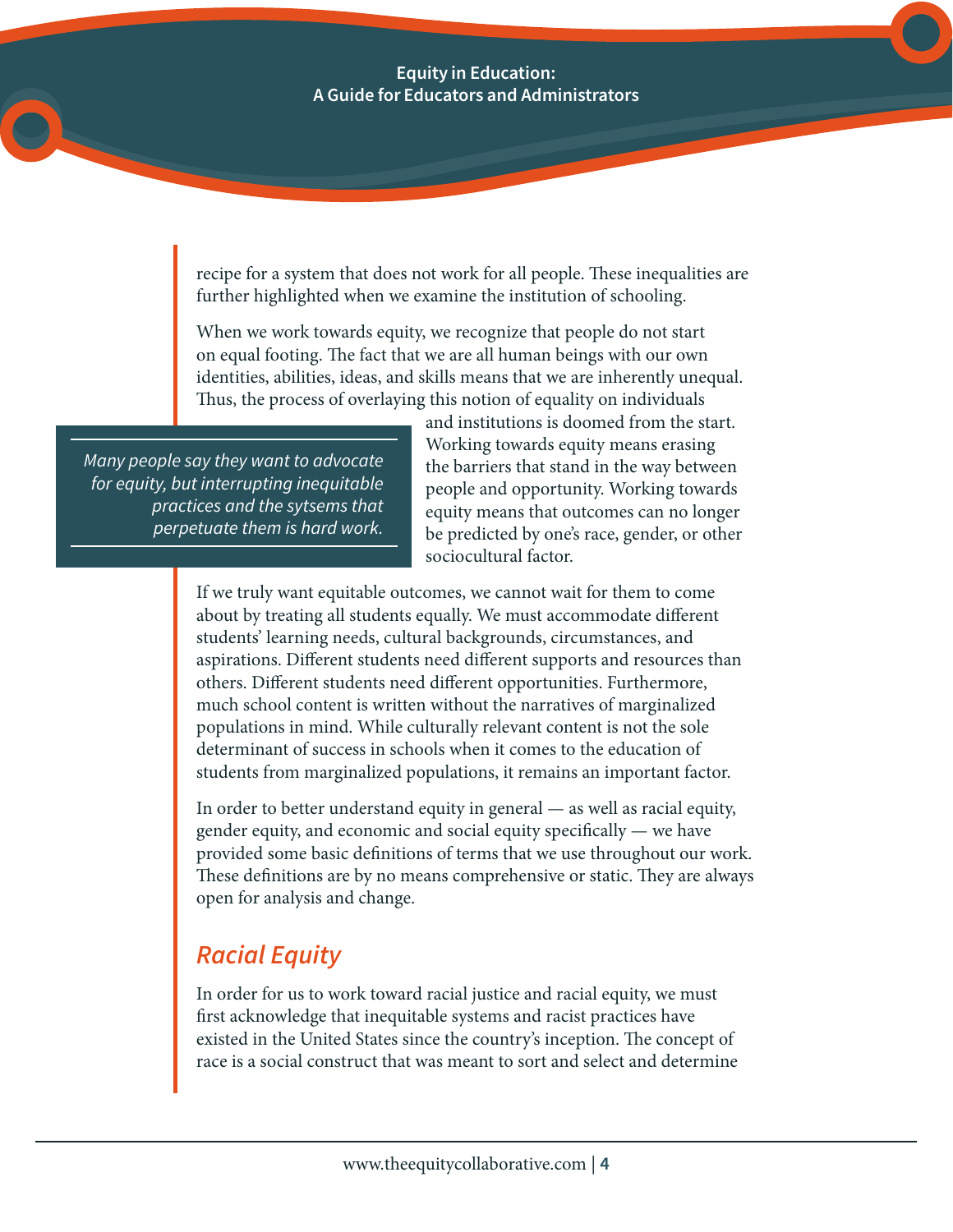one's freedom, access to wealth, and one's participation in the democratic process.

Achieving racial equity is a process — a process that will remain ongoing for a long time to come and that must actively involve everyone. Equity in

*Achieving racial equity is a process a process that will remain ongoing for a long time to come and that must actively involve everyone.*

education must acknowledge the historical systems of oppression and their impact on students, families, and educators. To work towards educational equity, we must address each student, not just groups of students or students as an aggregate. As we talk about different racial groups as either privileged or oppressed, we must

remember that educational equity and an emphasis on individual needs go hand in hand.

### *Gender Equity*

Gender and gender identity in public school spaces have been hotly debated and talked about topics in the last several years. Suffice it to say, the dominant cultural narrative supports and values the norms of a white, male, cisgender identity. As a result, girls in general, and girls of color specifically and students who identify as LGBTQIA+ (regardless of gender identity), face marginalization in public school settings. Furthermore, much school content is written without the narratives of marginalized populations. As such, historical events in social studies, literature, and concepts in math and science do not tell the unique stories, nor do they accurately represent the identities of the various gender identities.

Working towards gender equity includes, but is not limited to, positive representations of people of different gender identities in content, access to educational opportunities for people who represent marginalized gender identities, intentional recruitment of girls and students who identify as LGBTQIA+ in courses where they are underrepresented, and dismantling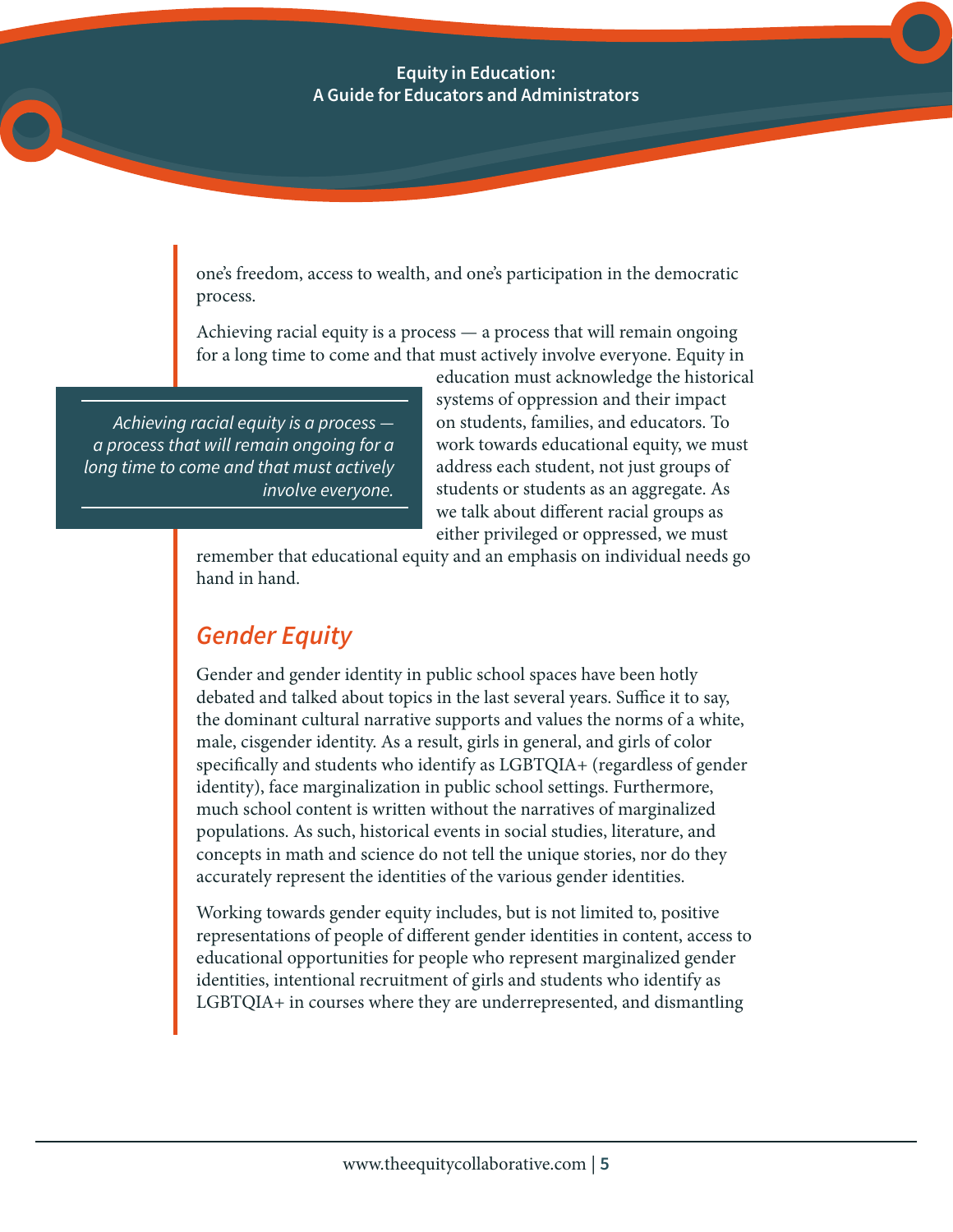of written and unwritten policies that discriminate against people with marginalized gender identities.

### *Economic and Social Equity*

Schools are microcosms of larger societal structures. Within schools, there are economic and social hierarchies. Economic and social power within schools translates to access to funds of knowledge, opportunities, and resources. Students with little economic and social power have less access to the things that would help them be more successful. Also, schools tend to respond more favorably to students and families with economic and social power, giving those students access to the support systems that are essentially required for school success.

Schools should dedicate their resources to balance the scale of economic and social power for students who lack this among peers, teachers, and the power structures within schools and districts. Most schools that do this successfully implement specific programming to benefit marginalized student populations and also find ways to provide leadership responsibilities to those students and their families.

## Implicit Bias

Implicit bias is defined as the mental process that creates unconscious associations and attitudes toward people and groups of people based on characteristics such as race, ethnicity, gender identity, age, appearance, and sexual orientation, among others. Implicit or unconscious beliefs and attitudes about people of color are referred to as "implicit racial bias." Implicit bias falls within a wider psychological framework called implicit social cognition.

Implicit bias is based on the idea that what one says out loud is not necessarily a good indicator for how they think or how they might behave. Implicit biases exist even if one doesn't know they exist. Implicit biases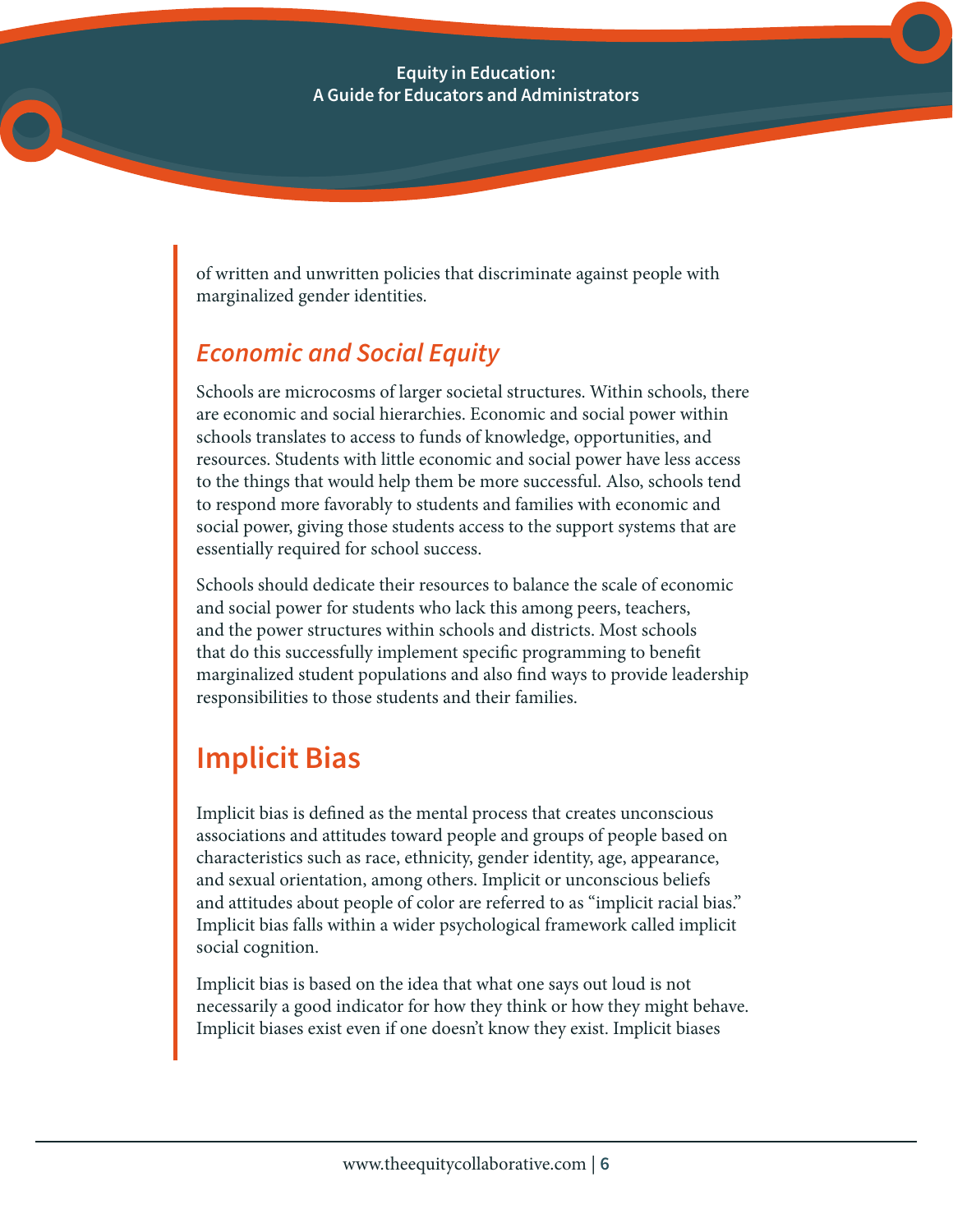are latent thoughts that, once turned into actions, can advantage or disadvantage the receiver.

No one is immune from implicit bias, regardless of whether they subscribe consciously to stereotypes. Biases are hardwired into our brains, and they are more likely to surface when we find ourselves in stressful or emotional situations.

#### Further Reading

- • bell hooks, *Black Looks: Race and Representation*
- • Derald Wing Sue, *Microaggressions in Everyday Life*
- • Beverly Daniel Tatum, *"Why Are All the Black Kids Sitting Together in the*
- *Cafeteria?": A Psychologist Explains the Development of Racial Identity"*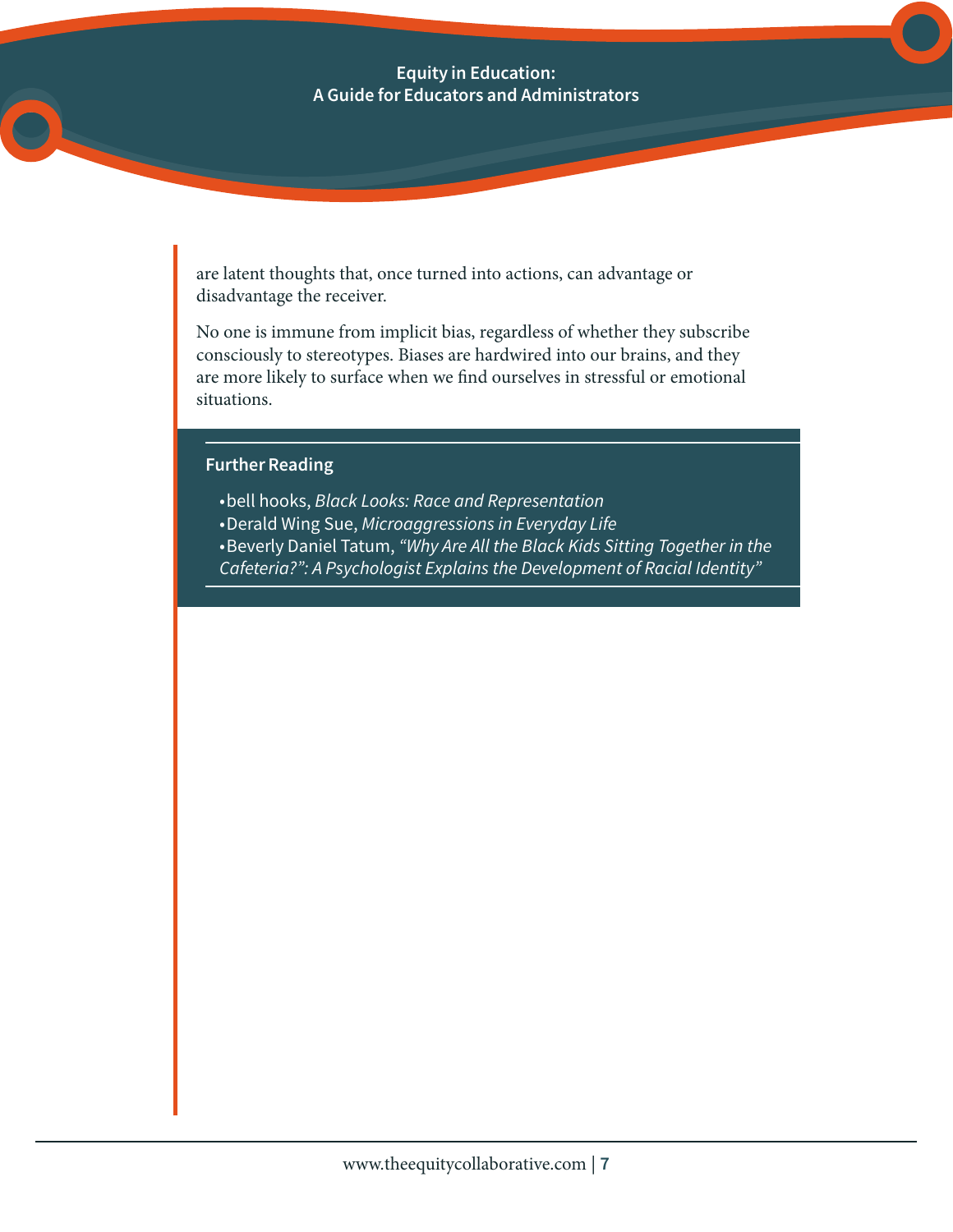### Understanding Systemic Oppression *Education Oppression Timeline: History at a Glance*

In order to address the current inequities in schools, we must understand the history of public school education and marginalized communities. In this history, we see efforts to prevent minoritized groups from access to



public school education (the poor, differently abled children, women, minority racial groups), as well as acts of resistance to include, support, and educate marginalized groups.

Efforts to create equitable learning environments in the U.S. are constantly challenged by those who want to maintain the status quo. Scan or click the QR code to view a timeline of how inequities have manifested in policy and practice.

### *Equity-mindedness versus Deficit-mindedness*

Equity-mindedness is a type of cognitive frame. Dr. Estela Bensimon describes it as "a way of approaching educational reform that foregrounds the policies and practices contributing to disparities in educational achievement and abstains from blaming students for those accumulated disparities." In other words, approaching educational equity from a position of equity-mindedness means changing the schools themselves,

*Equity in education is not impossible to achieve, nor is inequity in education a naturally occurring phenomenon.*

not endeavoring to change the students at those schools.

To be equity-minded is to be conscious of inequities and how those play out in American society. That means being cognizant of how students of color and other marginalized groups experience

different outcomes. It means understanding that the predictability of those outcomes exists because of patterns of inequity over a long period of time. It also means taking personal responsibility. Equity in education is not impossible to achieve, nor is inequity in education a naturally occurring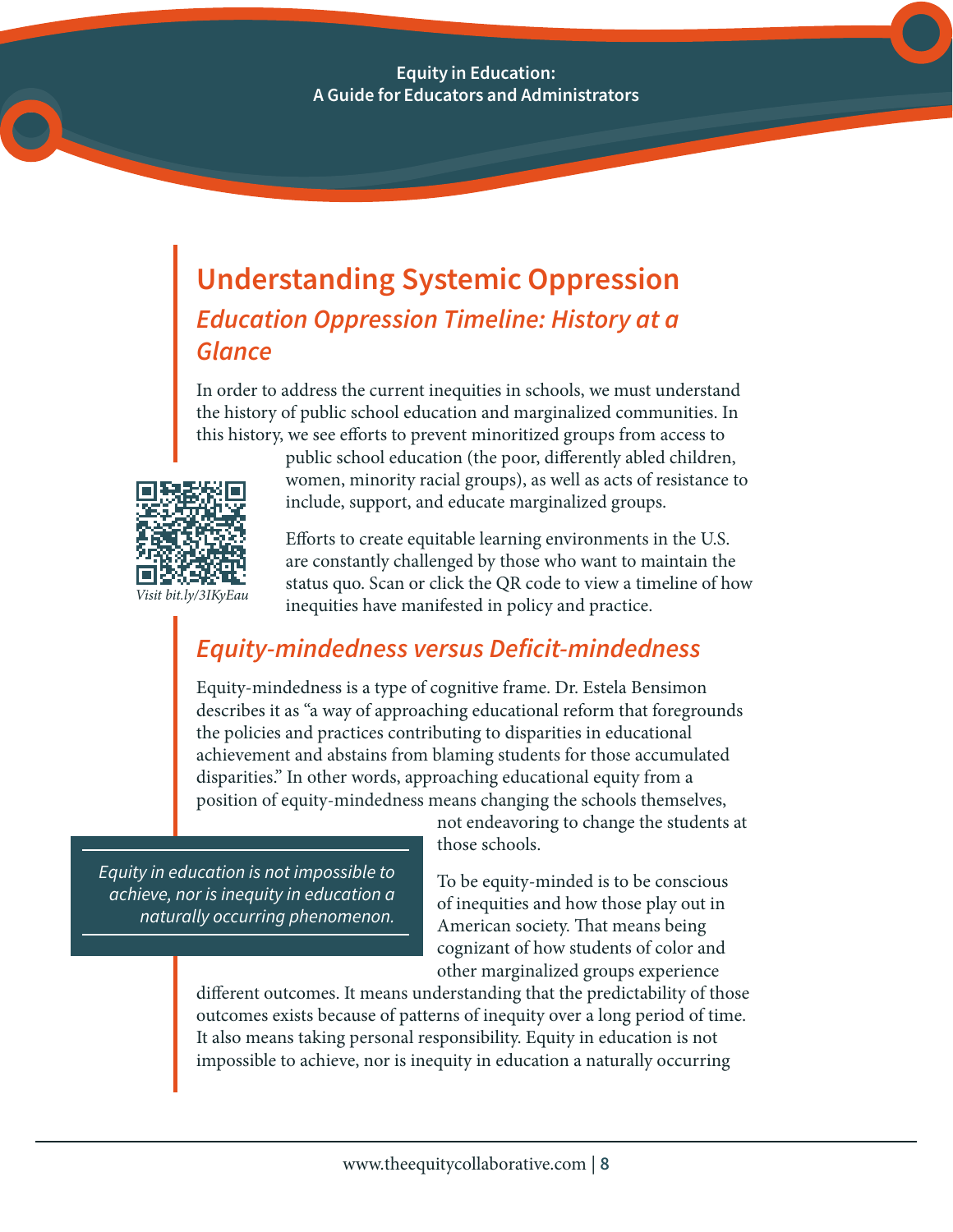phenomenon. It takes individual, collective, and systemic changes in order for us to make progress towards equity.

Deficit-mindedness is a mindset that looks at a student who is not successful, by school district standards, and blames that lack of success on the student's, family's, or community's perceived shortcomings. Educators who operate from a position of deficit-mindedness sometimes have the very best of intentions. They might want the student to succeed. But to achieve that success, they place the onus on the student. They want the student to assimilate, rather than acknowledging that the school itself may very well have contributed to the student's lack of success.

Choosing equity-mindedness over deficit-mindedness is crucial. We must not only ask how we can remediate students who are not succeeding. We must also ask why schools are failing to produce success for them. Individual effort counts for a lot, but it doesn't count for everything — not even close.

#### Further Reading

- • Derrick Bell, *Faces at the Bottom of the Well: The Permanence of Racism* • Ellen Berrey, *The Enigma of Diversity: The Language of Race and the Limits of Racial Justice*
- Eduardo Bonilla-Silva, "Rethinking Racism: Toward a Structural Interpretation"
- • Jessica DeCuir and Adrienne Dixson, "'So When It Comes Out, They Aren't That Surprised That It Is There': Using Critical Race Theory as a Tool of Analysis of Race and Racism in Education"
- • Sonia Nieto and Patty Bode, *Affirming Diversity: The Sociopolitical Context of Multicultural Education*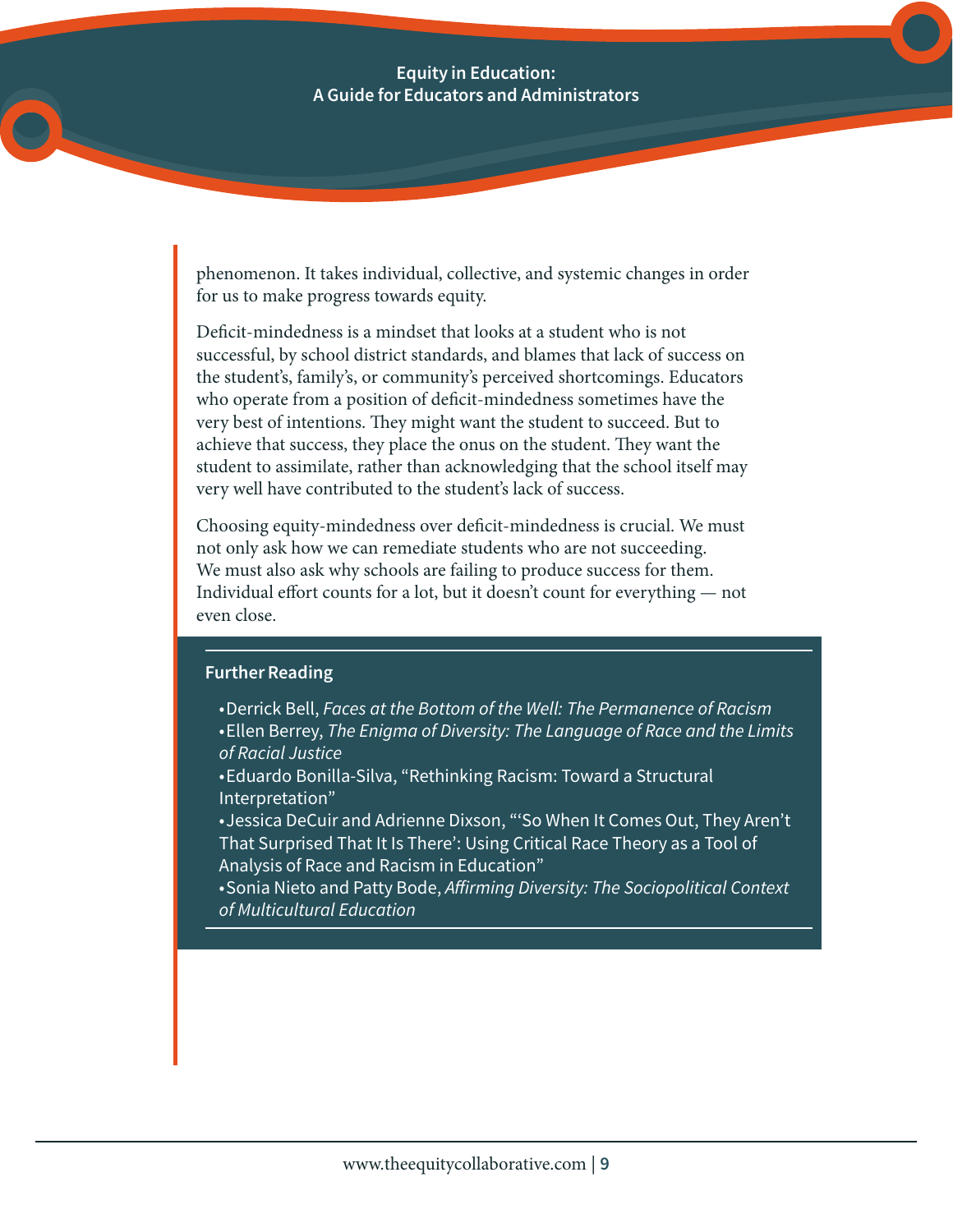## Practicing Cultural Responsiveness *What is Culturally Responsive Teaching?*

To practice culturally responsive teaching is to be proactive and intentional in paying attention to students' multiple identities. Engaging students in this manner makes the learning environment more personalized for each student and makes it easier to meet each student where they are. It also makes it easier to recognize where each student excels, where they need help, and what circumstances determine those gifts and needs.

Culturally responsive teaching is about employing pedagogy that prioritizes students' thinking, students' culture, and students' schema. Famed scholar, author, and activist Gloria Ladson-Billings teaches us that all teaching is culturally responsive. The crucial question is this: To whose culture does the instruction respond? As educators, we must continue to

*Culturally responsive teaching is about employing pedagogy that prioritizes students' thinking, students' culture, and students' schema.*

access students' funds of knowledge and use that understanding to build upon what they already know, what they are good at, and what they want to get better at.

One of the misnomers about culturally responsive teaching is that it is just meant for students of color. Every student, regardless of race, enters the classroom

connected to a culture. Thus, classroom instruction is culturally responsive when it responds to the cultural and academic needs of the students within that class. Culturally responsive teaching is about accessing those cultural schemas and adjusting the instruction to respond to students and help them build additional schemas.

### *How Do You Practice Culturally Responsive Teaching?*

It is common for educators to ask that we, as equity coaches, give them a set of strategies that they can implement the very next day. While we understand the nature of this request, culturally responsive teaching is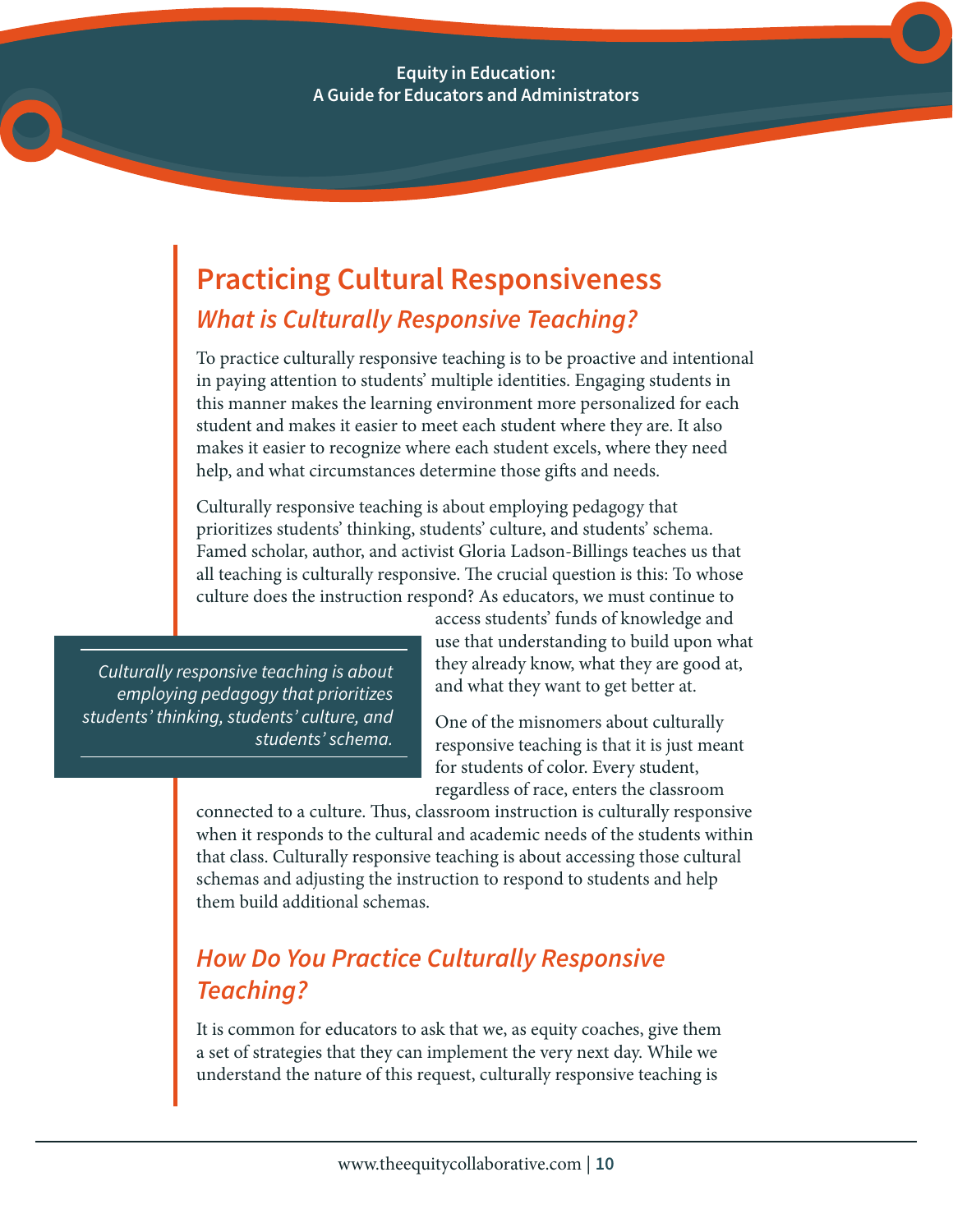a practice that takes time and that educators must engage in regularly. Furthermore, no one group of students are a monolith that would respond to a list of strategies upon demand.

*Growth is a process; thus, there is no cookie-cutter approach to apply that growth to real-world classroom settings.*

At our core, The Equity Collaborative is a coaching organization. We work with educators to understand where they would like to grow and change and implement changed practices due to their own growth. Growth is a process; thus, there is

no cookie-cutter approach to apply that growth to real-world classroom settings. With that in mind, the practice of culturally responsive teaching involves the application of one's own growth process, the understanding of the abilities and identities of the students in the school or classroom, and custom-designing instructional practices that meet the needs of those students.

While there are some evidenced-based strategies that have shown promise with regard to equitable practices in classrooms, many of those strategies are contextual. Thus, strategies in and of themselves only work when they meet the needs of individuals. The literacy researcher Alfred Tatum says that providing teachers with strategies alone is akin to giving someone a hammer, nails, and a blueprint and instructing them to "go build a house."

*Culturally responsive teaching involves a complex and ongoing process of selfdiscovery on the part of the teacher.*

Culturally responsive teaching involves a complex and ongoing process of selfdiscovery on the part of the teacher, engaging in deep learning about the needs, aspirations, and funds of knowledge of the students. It also involves the creation of a classroom culture that prioritizes the brains

of the students, not the teacher. There is only the belief on the part of the teacher that their students can and will be successful and figuring out the ways that they want to be successful.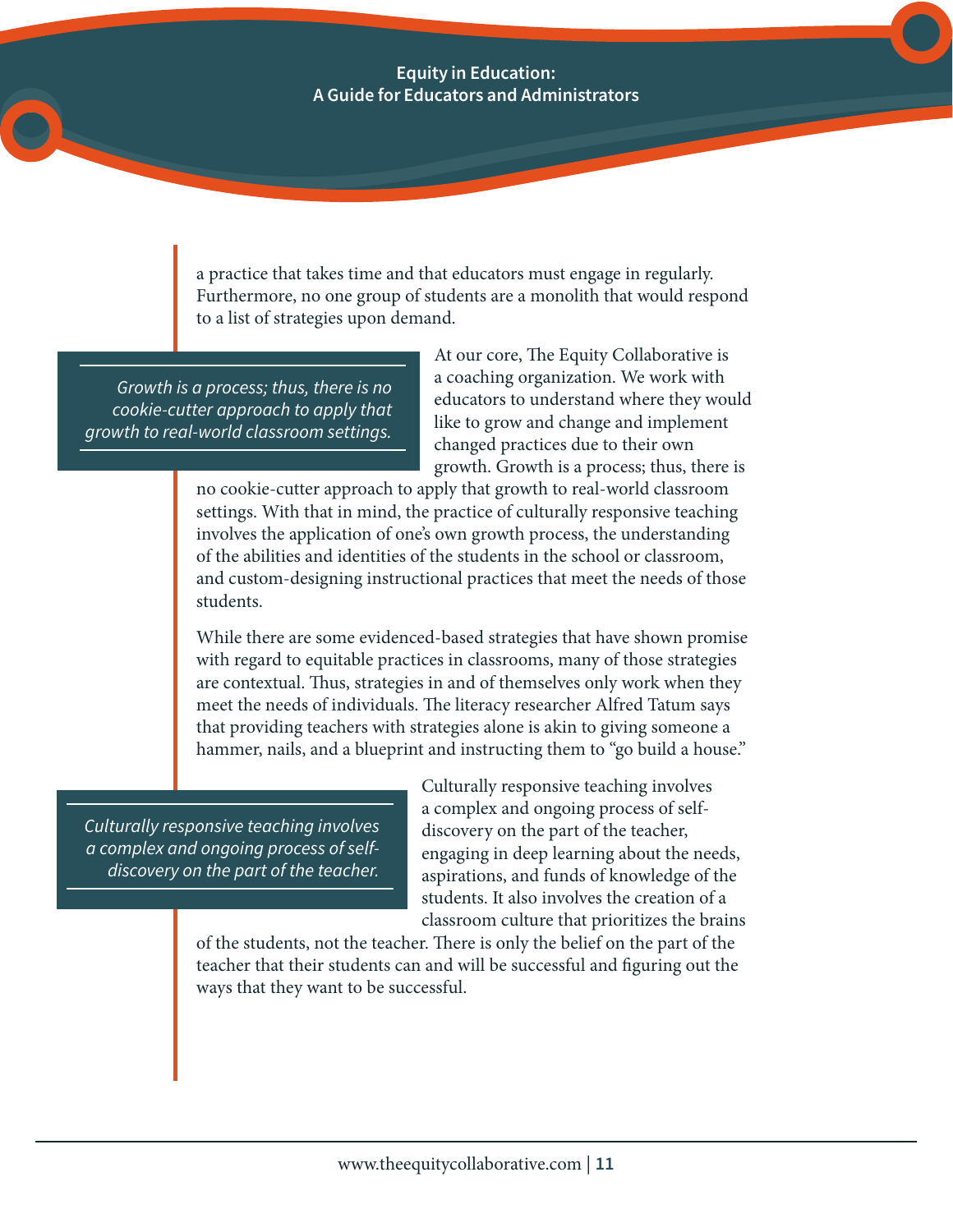Equity in Education: A Guide for Educators and Administrators

### *The Benefits of Culturally Responsive Teaching*

Let us be clear: Although Black, Latinx, Indigenous, and students from other marginalized populations directly benefit from culturally responsive teaching, it is not a strategy just to engage your students of color. Every student has a culture. Every child has an identity. Every student has experiences outside of school. Every student can benefit from culturally responsive teaching. Thus, every student has a cultural schema. Simply put, cultural schema is the way that we as human beings see the world and see ourselves. We base our perceptions on our racial identity, religious affiliation, language assets, and family traditions. These things serve as building blocks upon which we build our understanding of the world.

"Culturally Responsive Pedagogy" describes the type of instructional engagement that produces the best results for students. A culturally responsive teaching approach will:

*Every student has a culture. Every child has an identity. Every student has experiences outside of school. Every student can benefit from culturally responsive teaching.*

•Ensure that students' identities are valued and make them feel comfortable to assert their identities and be their full selves in school spaces.

•Allow students' thoughts, ideas, and approaches to learning to take shape and be applied in ways not previously thought of.

• Provide students with access to ALL content, particularly the content that matches and values their context and worldview.

• Include students from marginalized populations so they are not thought of as "other" or "minorities," but as an integral part of functioning of this society.

• Challenge teachers to consider multiple means of engagement, multiple means of representation, and multiple means of assessment.

• Support teachers to access students' funds of knowledge and cultural schema and use that to scaffold new concepts.

• Allow for the continued growth of student learning and not measure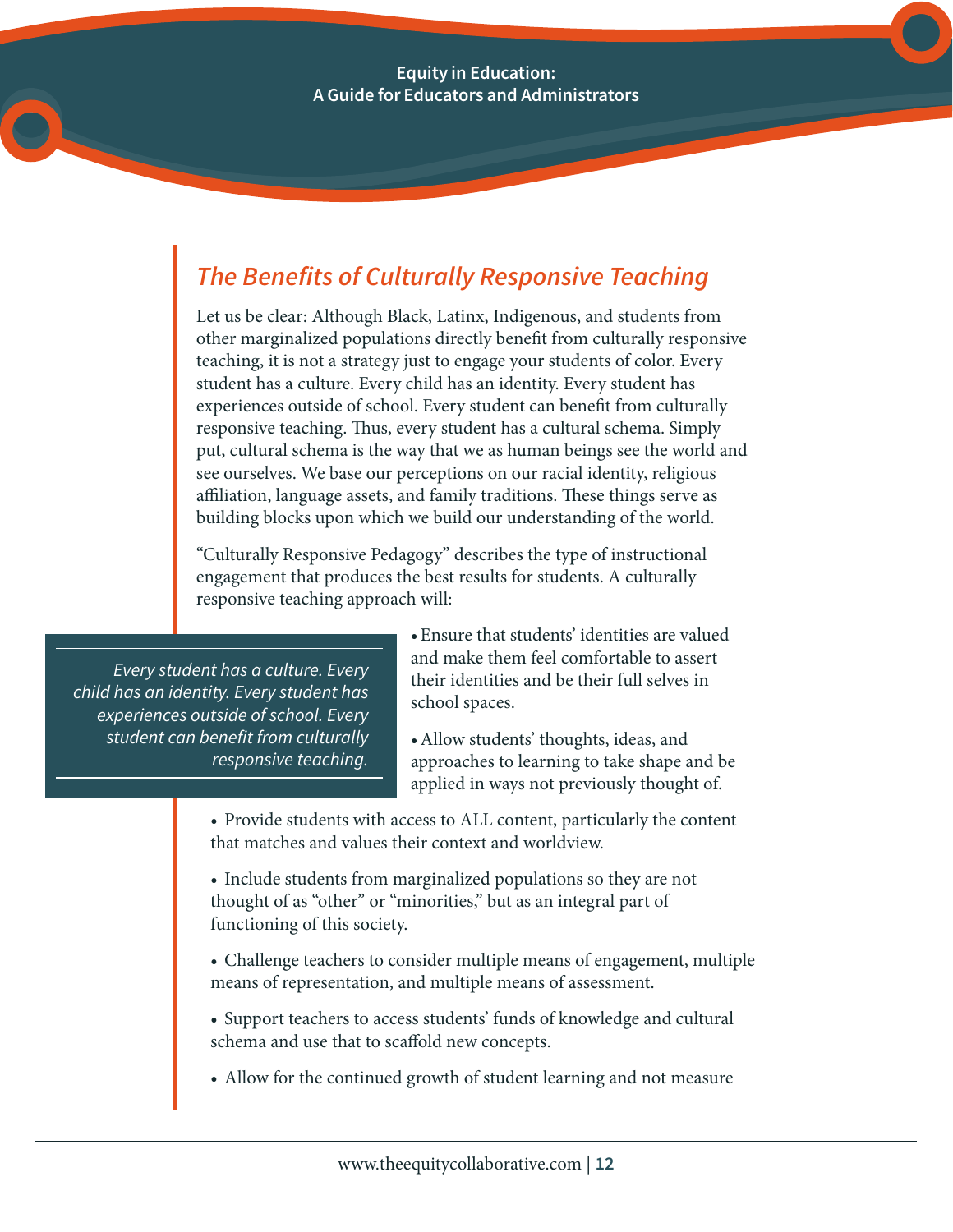success or failure only on a time continuum.

While this is not a comprehensive list of all the benefits of culturally responsive teaching, it represents many of the benefits that are not articulated using qualitative-based measures of success or failure.

#### Further Reading

• Zaretta Hammond, *Culturally Responsive Teaching & The Brain* • Randall Lindsey at al., *Cultural Proficiency: A Manual for School Leaders*

### Conducting an Equity Assessment

Before the path to equitable learning environments for any school or district can come into focus, it's important to get a clear picture of where things currently stand. A systemic equity assessment can help organizations understand and recognize areas where improvements can be made.

The Equity Collaborative's equity assessment uses both quantitative data and qualitative interviews to generate a report illustrating students', families', and educators' experiences, celebrating existing practices that support student learning, and highlighting opportunities for school districts to engage with equity to improve student experiences and achievement. An equity assessment provides context for an organization, school, or school district to create actionable, achievable, and sustainable goals rooted in the experiences of students, families, and educators.

### *Quantitative: Measuring and Identifying Equity Gaps*

Most schools, school districts, and organizations already track relevant data that will support the goals of an equity assessment. We partner with organizations or schools to utilize the data that is housed within and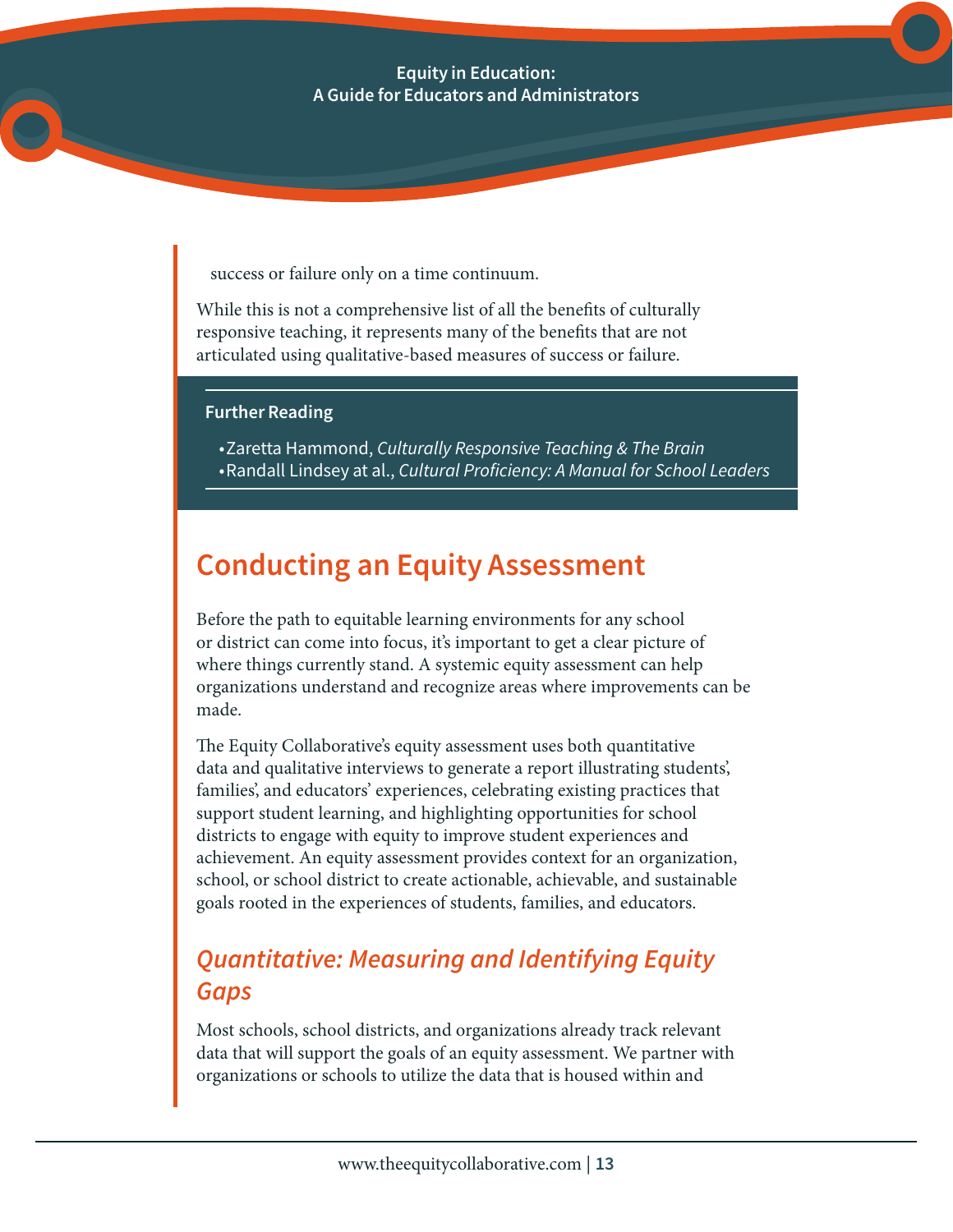review those data through an equity lens. These data tell part of the story about who succeeds and who needs support; however, the story cannot be fully told until districts endeavor to hear the actual voices of the people who are ultimately impacted, students and families.

### *Qualitative: Interviews and Focus Groups*

Purposeful listening comprises an important part of any effective equity assessment. It is in these interviews with students, parents, and educators that we understand the stories behind the numbers. The listening portion of an equity assessment creates a safer space where stakeholders can share authentically about their experience, as well as the strengths of, areas for growth within, and hopes for their school community.

Topics that may be discussed in qualitative interviews include understanding how students perceive discipline policies and practice, who is recommended for higher level coursework, or how families learn how to navigate the school system. From our experience, students from marginalized groups who participate in focus groups around questions of educational equity have felt a sense of validation or affirmation just by knowing that their experiences, both positive and negative, are of genuine interest and concern to authority figures.

### *The Equity Assessment Report*

After listening to stakeholders, we review and codify the data. This allows for themes to emerge which inform a series of recommendations. Our questions are structured under five different frames:

- Affirming students' identities.
- Supportive and collaborative learning environment.
- Caring and supportive educators.
- Responsive teaching and learning practice.
- Equitable learning environments.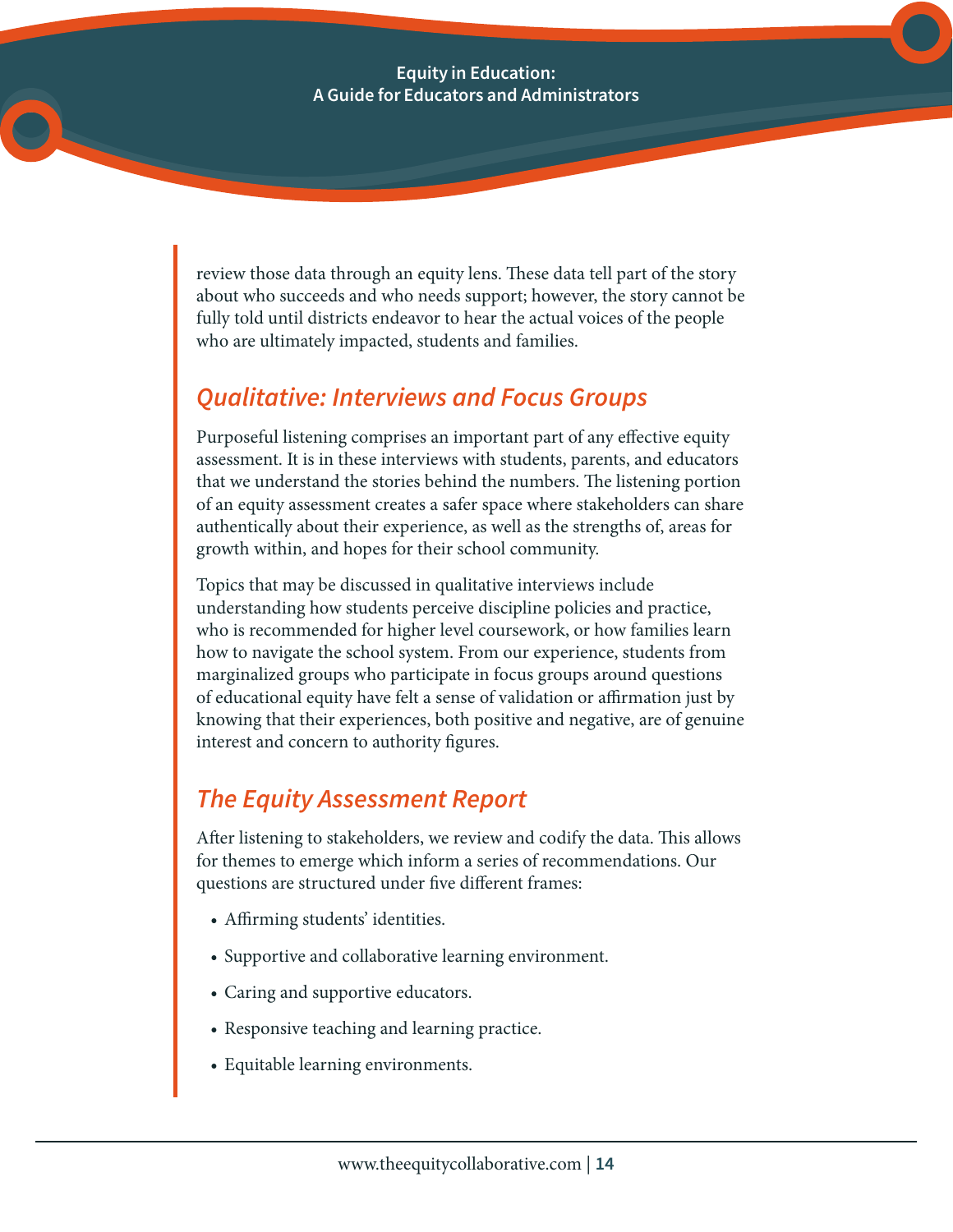Each one of these frames has both a research and evidence base in making schools and districts more responsive to students' needs. After analyzing data collected from the interviews, we develop recommendations for the organization to implement moving forward.

Some of the recommendations may include:

- Defining diversity, equity, and inclusion and including them among the school's or district's core values.
- Creating additional opportunities for educators to engage in professional learning about equity and implicit bias.
- Working toward a cultural responsiveness framework to inform curricular and instructional efforts.
- Establishing short- and long-term action plans to address hiring practices through a diversity, equity, and inclusion lens.

## PROFESSIONAL DEVELOPMENT FOR EQUI-TABLE OUTCOMES

### *Equity Coaching*

At The Equity Collaborative, we approach each conversation, each engagement, and each opportunity to work with educators with the express intent to help educators grow and change. At our core, we are a coaching organization. Coaching for equity allows individuals to engage in selfreflection, critical thinking, and goal-setting in preparation for working towards equity.

An equity coach will value what you bring to the table, seek to understand historical events that have influenced you, and challenge you to expand beyond the status quo. In this engagement, you make your thinking visible and the coach asks a series of follow-up questions that seek to push you to the metacognitive space. An essential part of the coaching relationship and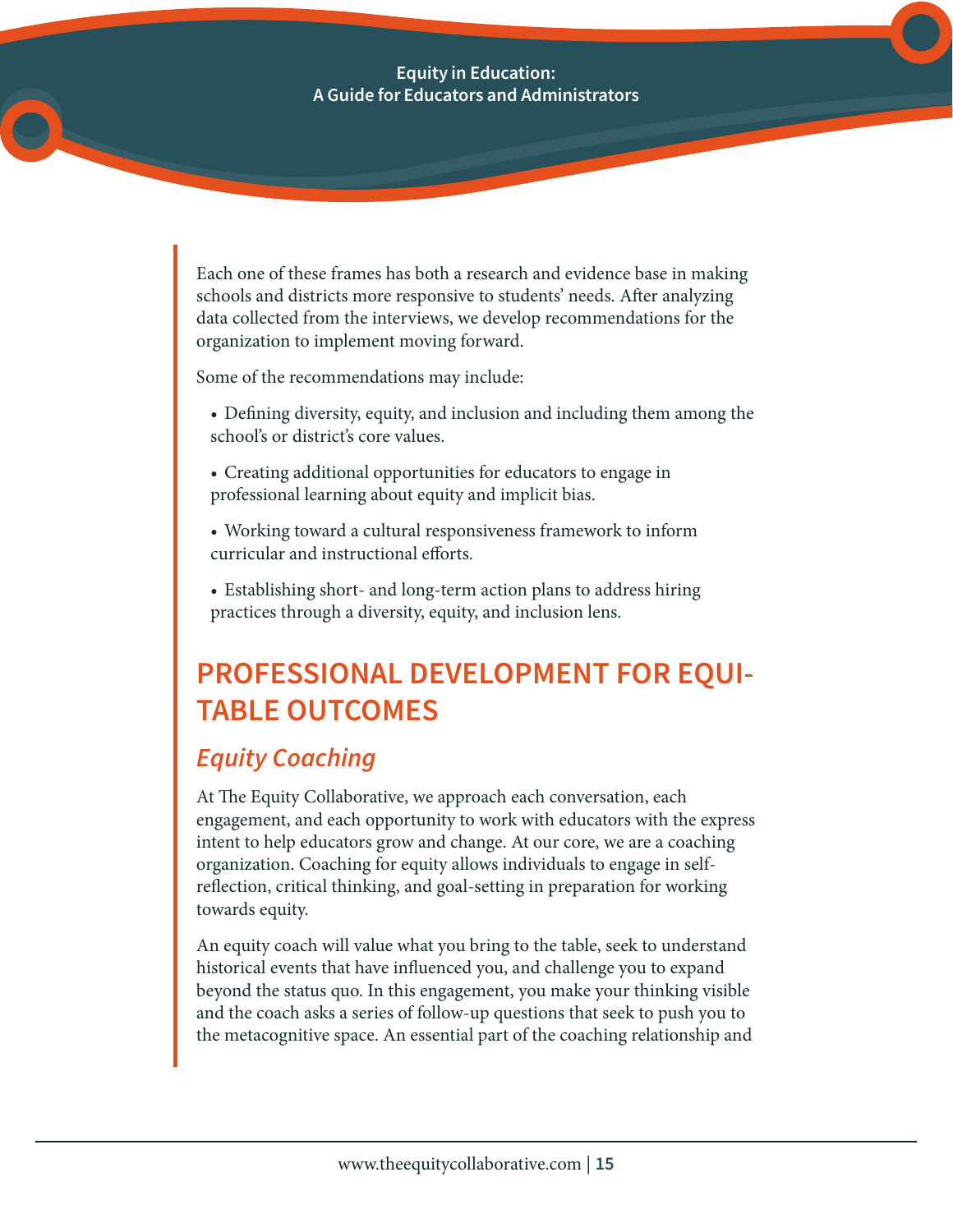the growth process is fostering a space in which you can identify personal goals and work with a critical friend (coach) to help reach those goals.

When clients engage with a coach, they become part of a dynamic relationship. While the coach may rely on research-based practices and skills developed within professional settings, each coach/coachee relationship is different. This means that there is no "off the shelf " program or learning package that can be accessed.

As coaches, we utilize three essential skills when working with a client:

- Follow up answers from the client with questions.
- Do not ask questions that you already know the answers to.
- Do not give advice only when asked (twice).

Working toward equity is a recursive process that requires practice, selfreflection, and repetition. We believe that coaching is the best way to work toward equity while engaging in that process.

### *Listening as a Culturally Responsive Skill*

A common complaint among people who come from racially and culturally marginalized groups is that the dominant culture does not listen to them. When people of color point out acts of racism and injustice, they are many times met with cries of disbelief. When women speak of gender discrimination, they are often called names or deemed too sensitive or emotional. When people who identify as LGBTQIA+ speak of maltreatment, they are often disregarded or ignored.

Equity is multifaceted. As such, so are inequities. Thus, when individuals speak of the myriad ways that they experience racial, gender, and economic discrimination, they can be speaking about all of these forms of inequity occurring at once.

When we use listening as a culturally responsive skill, we are able to hear the experience of those who have not been listened to. Listening as a culturally responsive skill creates the space for interrupting bias and